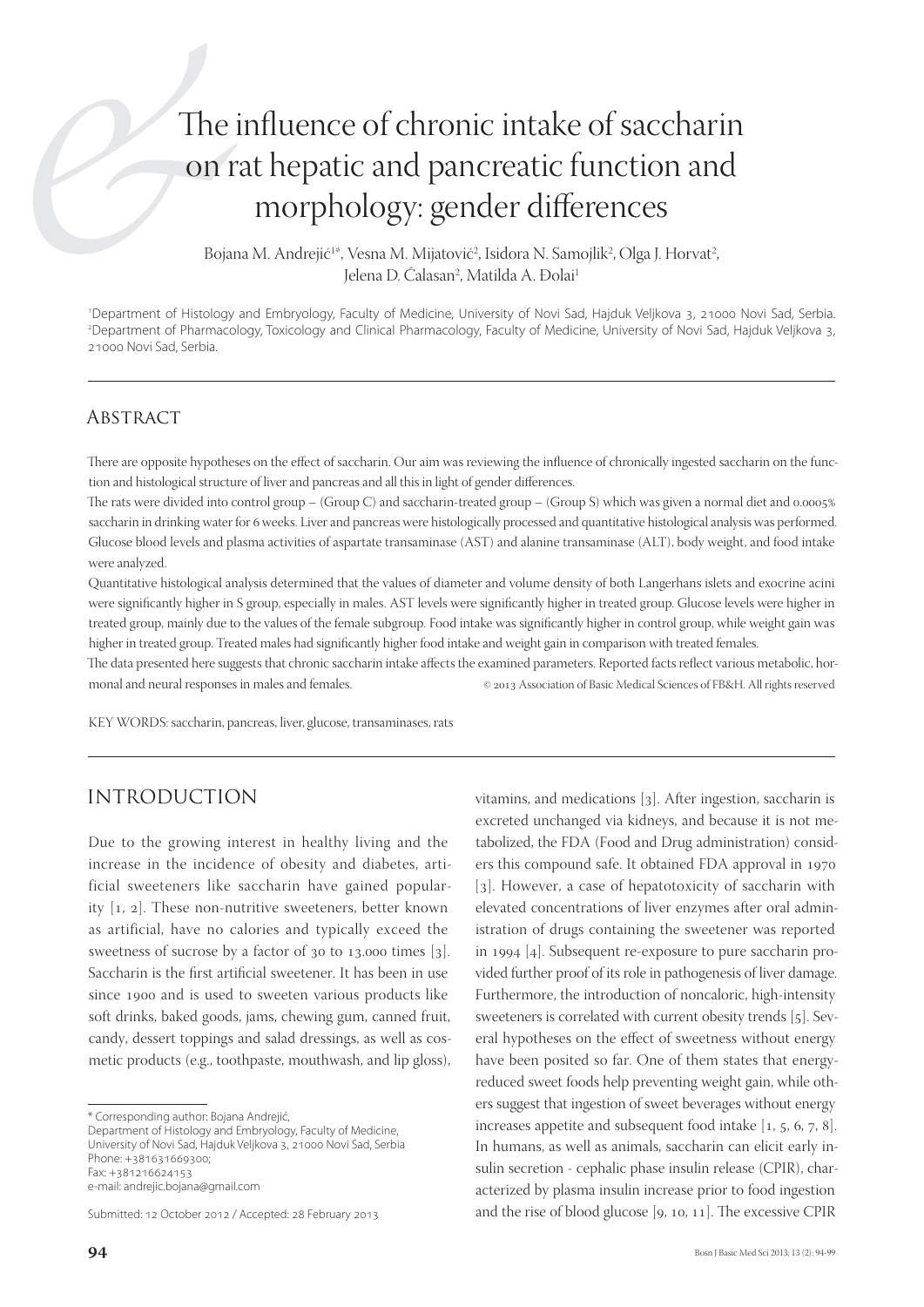might play a role in the development of dietary obesity because of the capacity of insulin to boost adipose tissue lipogenesis and triglyceride uptake [9]. Manipulation of the taste of food can affect pancreatic exocrine secretion, digestive efficiency and food utilization as well. The two- to tenfold higher proteolytic activity in the small and large intestine and changes in intestinal pH were related to saccharin and could be explained by its postingestive effects  $[12]$ . Numerous studies provide conflicting results concerning the effect of artificial sweeteners on the intake of food and drinks and increase in body mass and glycemia; however, very few of them investigate the effect of artificial sweeteners on the morphology of the pancreas and liver during these processes. Hence, our goal was to examine the influence of chronically ingested saccharin on endocrine pancreatic function, subsequent blood glucose levels, and hepatic function by monitoring the activity of liver enzymes, as well as by analyzing the histological structure of both organs and all this while taking gender differences into consideration.

# MATERIALS AND METHODS

#### *Animals and experimental design*

Female and male Wistar rats (180-250 g body weight) were housed at the Department of Pharmacology, Toxicology and Clinical Pharmacology, Faculty of Medicine in Novi Sad. Prior to the experiment, rats had free access to food and water and were kept under constant conditions of temperature  $(23\pm2\degree C)$  and humidity (50-60%). There were tree rats per cage on a 12-hour light/dark schedule. Rats were divided randomly into 2 groups (12 animals per group) and treated for 6 weeks as follows: control group  $-$  (Group C) was given normal diet (laboratory rodent chows) and drinking water; treated group  $-$  (Group S) was given normal diet and  $0.0005\%$ saccharin in drinking water. Body weight of each animal was measured weekly, while food intake of animals in each cage was measured every day. After 6 weeks, the rats were anesthetized by 25% solution of urethane in the dose of 4-5 mL/kg i.p. Blood samples were collected from the abdominal aorta, centrifuged (3000 rpm, 10 min) for serum aliquot and stored at -20°C until biochemical analysis were performed, while liver and pancreas were excised, rinsed with saline and weighted, after which they were subjected to histological procedures. The experimental procedures were approved by Ethical Committee for Animal Use in Experiments, University of Novi Sad.

#### *Histopathologic studies*

At the end of the treatment period, when rats were sacrificed, liver and pancreas were removed and fixed in 10% formalin saline. Sections were prepared and stained with hematoxylin and eosin (H&E).

#### *Qualitative analysis*

Qualitative analysis on the light microscopy was used to obtain information on general tissue morphology and pathological changes.

## *Quantitative analysis*

#### Linear morphometry

Linear morphometry was performed on specimens of pancreas of both S and C group. Diameter of islets of Langerhans (dL) was measured using a linear scale which was incorporated in the eyepiece of the microscope. In order to provide results expressed in micrometers (μm) we multiplied the number of notches of the scale by index (k) determined for tenfold magnification. For each specimen the diameter of all islets of Langerhans on every second serial paraffin section was measured, and mean diameter for each of the groups was calculated as the average value of specimens inside the group.

#### *Stereological analysis*

Stereological analysis was performed on tissue of both groups, on every second serial paraffin section using a multi-purpose stereological grid M42. A total of 20 fields of vision per animal were analyzed under tenfold magnification (liver) and 40x magnification (pancreas)  $[13]$ . The volume densities of exocrine acini (VvA), islets of Langerhans (VvL), excretory ducts (VvD) and interlobar spaces (septae) (VvS) were determined in the pancreas. In liver, volume densities of lobules (VvLob), portal areas (VvP) and central veins (VvC) were determined.

#### *Biochemical analyses*

Serum activities of aspartate transaminase (AST) and alanine transaminase (ALT) were measured using a spectrophotometric method of commercial assay kit (Randox Laboratories LTD., Crumlin, United Kingdom). Blood glucose levels (BGL) were measured by using ACCU-Chek Active system (Roche Diagnostics, Mannheim, Germany).

#### *Statistical analysis*

All results are expressed as means  $\pm$  SD. The comparison between two independent groups was made by Student's *t*-test. Multiple group comparisons were performed by ANOVA. *P* values less than 0.05 were considered significant.

## RESULTS

Qualitative analysis: Histological analysis of the pancreas specimens revealed minimal differences in C and S group. Specimens of the pancreas in both groups showed regular structure of the exocrine acini and uniform spread of the endocrine islets of Langerhans. In the S group islets of Langerhans seemed more numerous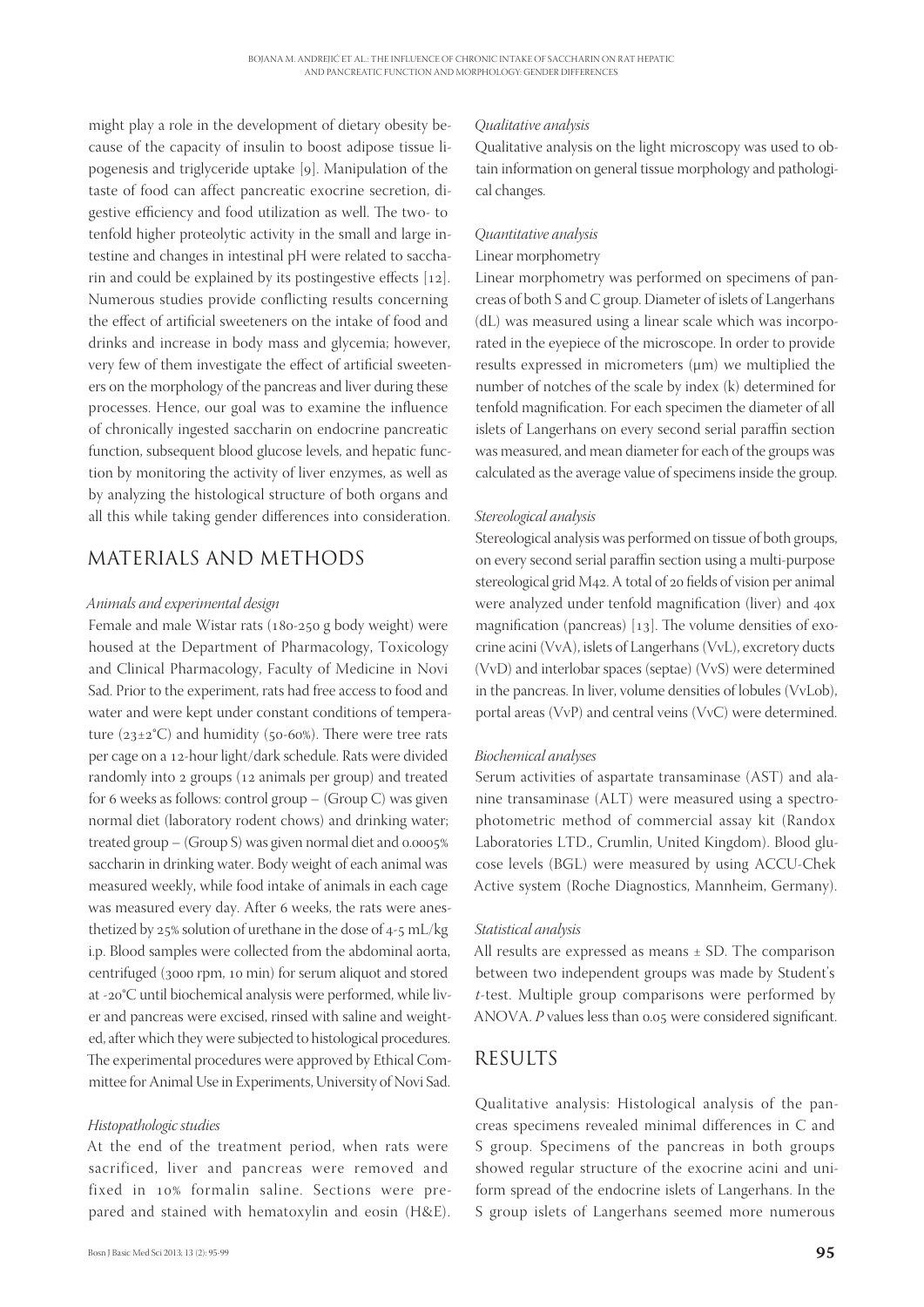

FIGURE 1. Effect of saccharin on pancreas histology findings of saccharin treated males (HE, x50)



FIGURE 2. Effect of saccharin on pancreas histology findings of saccharin treated females (HE, x50).



FIGURE 3. Microphotograph of pancreatic tissue of male animals in control group (HE, x50).



FIGURE 4. Microphotograph of pancreatic tissue of female animals in control group (HE, x50).



FIGURE 5. Histological sections of liver in animals of saccharin treated group (HE, x400).

than in C group. In the S group small and medium excretory ducts appeared dilated and were filled with a dense acidophilic serous secretion (Figure 1, Figure 2). No such feature was registered in the C group (Figure  $3$ , Figure  $4$ ). Specimens of the liver in both groups showed regular, lobular liver organization and normal arrangement of the hepatocytes. Within the hepatocytes of the S group vacuolization of the cytoplasm was observed (probably mild parenchymatous degeneration). Necrosis or apoptosis of hepatocytes were not detected (Figure ). Quantitative analysis of pancreas: Linear morphometry determined significantly larger mean diameter of islets of Langerhans in the S group  $(p=0.002)$  (Table 1). Volume density of islets (VvL) showed significantly higher values in S group  $(p=0.028)$ . Statistical analysis demonstrated significant differences between volume densities of exocrine acini between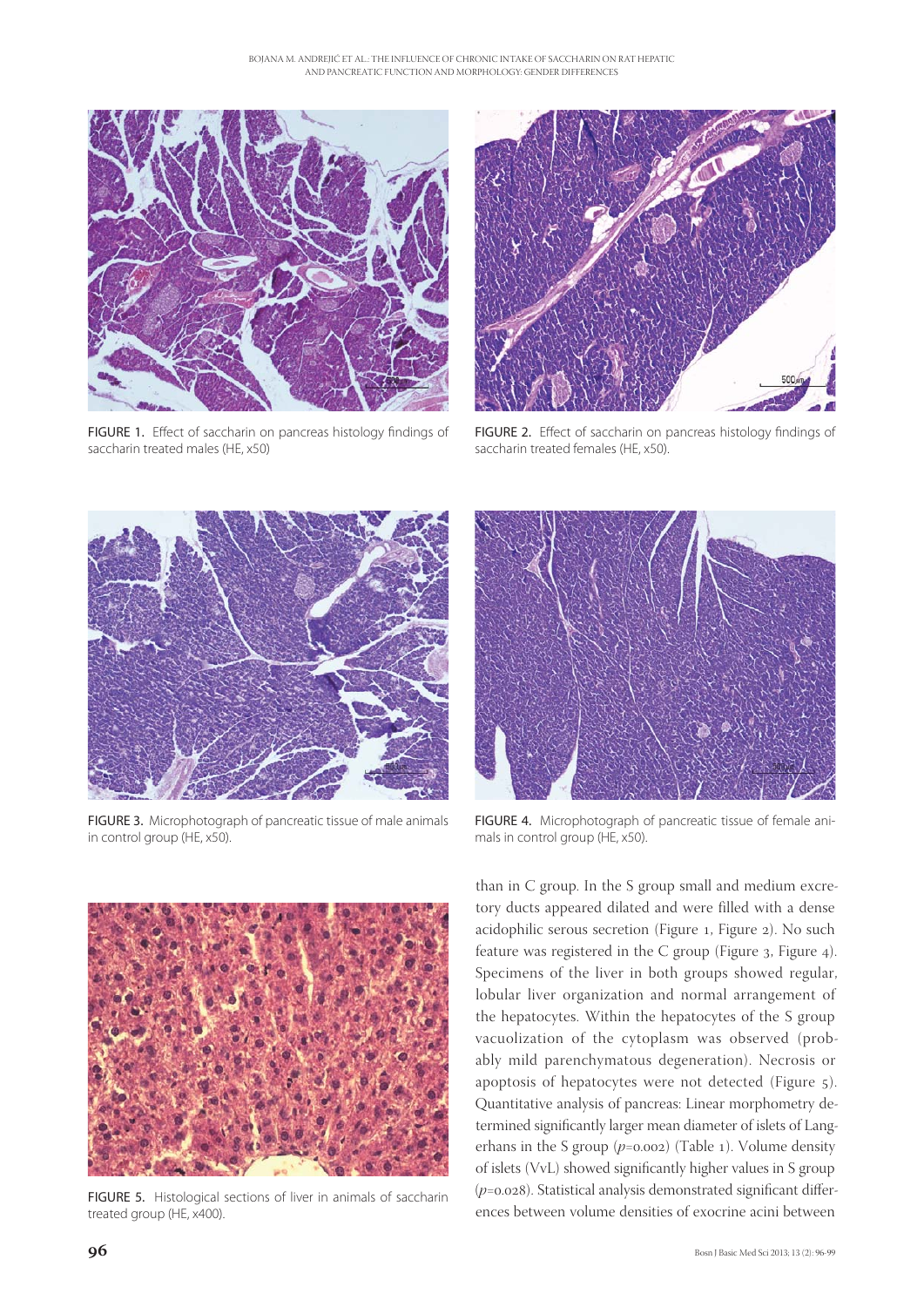

FIGURE 6. Food intake in control (C) and saccharin treated (S) group during a period of 6 weeks.

**TABLE 1.** Median values of linear and stereological parameters in the pancreas of control and treated animals.

|                          | C                 | S                   |
|--------------------------|-------------------|---------------------|
| Parameter                | $(X \pm 1SD)$     | (X±1SD)             |
| $dL(10 \mu m)$           | $60+22.18$        | $77.5 \pm 36.15^*$  |
| $VvA$ ( $mm0$ )          | $0.091 \pm 0.006$ | $0.086 \pm 0.012$ * |
| $VvL$ ( $mm0$ )          | $0.001 + 0.001$   | $0.003 \pm 0.005$ * |
| $VvS$ ( $mm0$ )          | $0.009 + 0.015$   | $0.01 + 0.001$      |
| $VvD$ (mm <sup>o</sup> ) | $0.001 \pm 0.002$ | $0.002 \pm 0.003$   |

(Legend: (C) control animals, (S) treated animals, dL -the mean linear diameter of islets of Langerhans, VvA- volume density of: egzocrine acini, VvL – volume density of islets of Langerhans, VvS - volume density of septa, volume density of, VvD - volume density of excretory ducts)  $*$   $p$ <0.05 - saccharin treated vs. control group

C and S group  $(p=0.012)$  (Table 1). Values of VvS and VvD showed no significant differences between C and S group. Significant differences were observed in VvA between treated males compared to treated females  $(p=0.0002)$ and control males  $(p=0.001)$ . VvL of saccharin treated males was significantly higher than treated females

**TABLE 3.** Median values of stereological parameters in the liver of control and treated animals.

| Parameter | $C(X\pm 1SD)$   | $S(X\pm 1SD)$   |
|-----------|-----------------|-----------------|
| VvLob-    | $0.096 + 0.002$ | $0.096 + 0.002$ |
| VvP       | $0.002 + 0.002$ | $0.001 + 0.002$ |
| VvC.      | $0.002 + 0.002$ | $0.003 + 0.002$ |

(Legend: (C) control animals, (S) treated animals, Vv Lob - volume density of: lobules, VvP - volume density of portal areas, VvC - volume density of central veins).

**TABLE 4.** Blood glucose levels, serum levels of alanine aminotransferase and aspartate aminotransferase in saccharine treated and control group.

|              | S group                       |                 | C group       |                                                         |                     |                 |
|--------------|-------------------------------|-----------------|---------------|---------------------------------------------------------|---------------------|-----------------|
|              | Аll                           | Female          | Male          | All                                                     | Female              | Male            |
| BGL (mmol/l) | $6.13 \pm 0.32^*$             | $6.13 \pm 0.21$ | $6.15 + 0.34$ | $5.83 + 0.39$                                           | $5.73 + 0.35$       | $6.30 \pm 0.14$ |
| ALT(U/l)     | $10.67 + 7.39$                | $10.60 + 8.15$  | $11+1$        | $15.33 + 14.51$                                         | $17.30 + 15.20$     | $5.5 \pm 1.5$   |
| AST (U/I)    | $173.42 + 30.72$ <sup>*</sup> |                 |               | $175.80 \pm 32.88$ $161.5 \pm 12.5$ $260.75 \pm 103.46$ | $255.30 \pm 102.61$ | $288 \pm 103$   |

(Legend: Blood glucose levels (BGL), serum levels of alanine aminotransferase (ALT), serum levels of aspartate aminotransferase (AST), saccharine treated (S), control (C) group).  $*$   $p$ <0.05 - saccharin treated vs. control group



FIGURE 7. Food intake in female (Sf) and male (Sm) subgroups of saccharin treated group during a period of 6 weeks.

**TABLE 2.** Values of stereological parameters of the pancreas compartments in male and female animals of control and treated group.

|                          | C                 |                   | S                 |                                |
|--------------------------|-------------------|-------------------|-------------------|--------------------------------|
| Parameter                | (X±1SD)           |                   | $(X \pm 1SD)$     |                                |
|                          | Female            | Male              | Female            | Male                           |
| $VvA$ ( $mm0$ )          | $0.093 \pm 0.005$ | $0.093 + 0.007$   | $0.093 + 0.008$   | $0.078 \pm 0.011$ <sup>*</sup> |
| $VvL$ ( $mm0$ )          | $0.001 + 0.001$   | $0.001 + 0.001$   | $0.001 + 0.001$   | $0.005 + 0.007$ <sup>*</sup>   |
| $VvS$ ( $mm0$ )          | $0.009 + 0.021$   | $0.008 + 0.007$   | $0.005 + 0.007$   | $0.015+0.011$                  |
| $VvD$ (mm <sup>0</sup> ) | $0.002 \pm 0.002$ | $0.001 \pm 0.003$ | $0.001 \pm 0.004$ | $0.002 \pm 0.003$              |

(Legend: (C) control group, (S) treated group, VvA- volume density of: egzocrine acini, VvL – volume density of islets of Langerhans , VvS - volume density of septa, volume density of, VvD - volume density of excretory ducts)  $*$  p<0.05 - saccharin treated males vs. saccharin treated females  $6 p$ <0.05 - saccharin treated males vs. control males

 $(p=0.037)$  and males in control group  $(p=0.033)$ . No statistically significant differences were observed in VvS and VvD between analyzed groups (Table 2). Quantitative analysis of liver: No statistically significant differences were observed after stereological analysis of the liver tissue (Table 3). The measurement of BGL in the 6<sup>th</sup> week of experimental procedure revealed higher values in the S group than in C group  $(p=0.029)$ , mainly due to the values of the saccharin treated female subgroup (Table 4). Serum activity of AST was significantly higher  $(p=0.023)$  in S group, but no difference was observed between gender subgroups (Table 4). Food intake in the first week was equal in both groups, while from the second week onward, food intake in the control (C) group was significantly higher  $(p = 0.002)$  (Figure 6). In the S group, a significantly higher food intake was ob-

> served among male (Sm) animals than in the female subgroup (Sf)  $(p=0.001)$  (Figure 7). At the beginning of the experiment the saccharin-treated group had a slightly lower average weight, but the difference was not statistically significant. Although weight gain was higher in the S group compared to the C group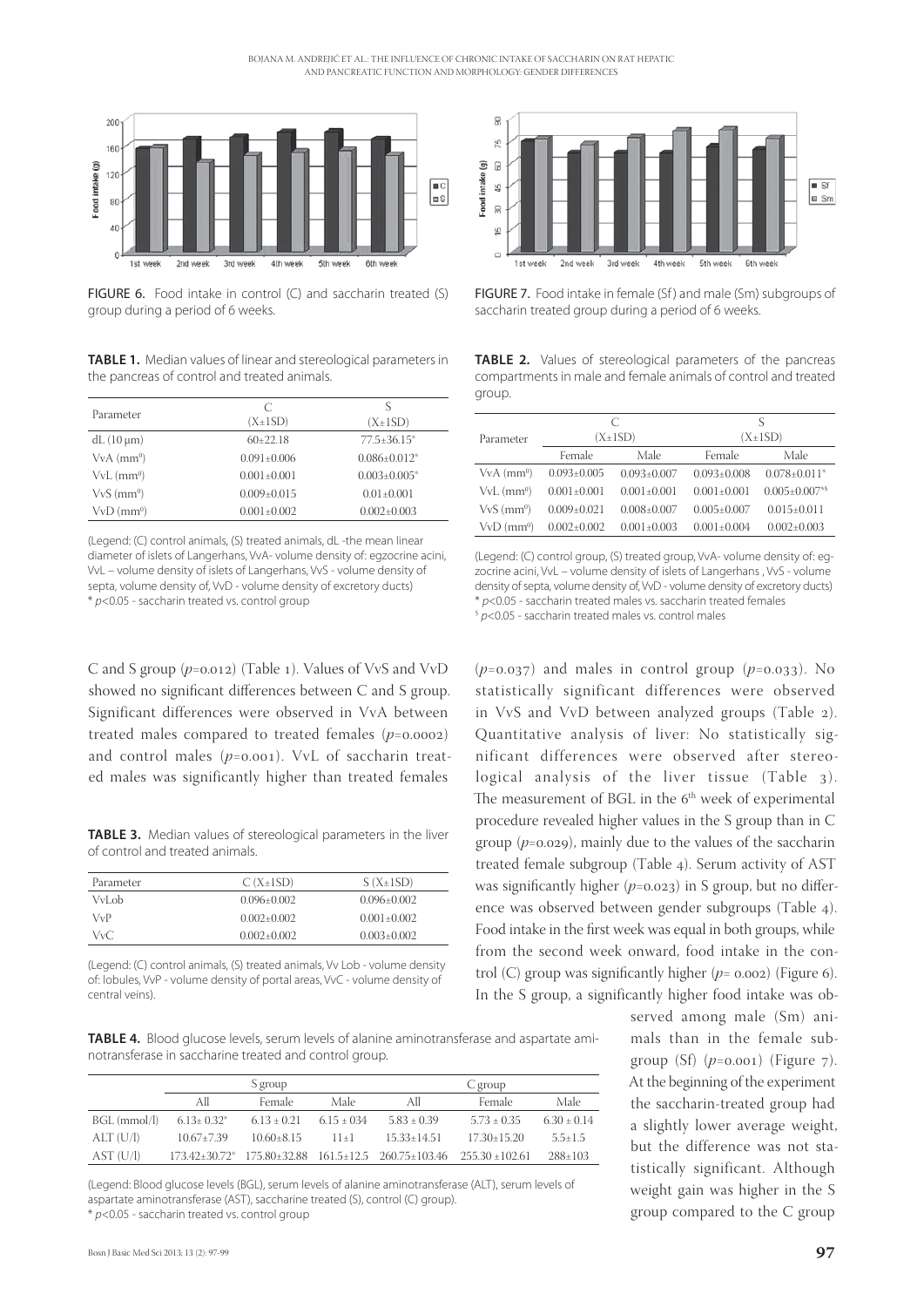

FIGURE 8. Weight gain in control (C) and saccharin treated (S) groups during a period of 6 weeks.

during all 6 weeks, it was not statistically significant in relation to the weight gain in the  $C$  group (Figure 8). Weight gain in S group at the end of the experiment (compared to the weight at the beginning of the experiment), showed no statistical significance. There was a difference in favour of Sm subgroup whose average increase in body weight was 2.5 times higher than in females of the same group.

## DISCUSSION

Although research on saccharin has been extensive, the available data on the effect of chronic consumption of saccharin in literature is rather controversial  $[1, 5, 6, 7, 8]$ . In our experiment, chronic consumption of saccharin has led to a statistically significant increase in volumetric distribution of the endocrine pancreatic tissue in the treated group compared to the control one, and also in treated males compared to treated females, which was confirmed by quantitative analysis. Previously published data pointed out that saccharin is capable of inducing CPIR in rats  $[11]$ , which in our study might have led to hypertrophy of islets and increased VvL in treated animals, especially in males. Sweet taste of food stimulates the body to expect energy; insulin is secreted in the cephalic phase and when the body does not receive the expected energy by intake of food or drink with artificial sweeteners, the result is hypoglycemia, increased appetite and greater food intake [2]. Increase in VvL in the treated group seems contradictory with the information that at the end of the experimental procedure the treated animals had statistically significantly higher BGL than the control group. Higher BGL in the S group probably comes from significantly higher values in the S females than  $C$  females. Similar data was obtained using artificial sweeteners in the diet of both experimental animals, and patients of both genders who suffered from diabetes [10]. All of this may call into question the justification for the use of artificial sweeteners in the diet of diabetic patients. It is notable that the highest VvL increase was in treated males (significantly higher than in

females) and it was followed by a decrease in BGL. Increased VvL provides a complete explanation for the findings in the group of treated males: decreased BGLs increase the appetite and thus food intake, and this leads to a gain in body weight. Although C group in general had higher food intake, S group had a higher increase in body weight. A statistically significant increase in food intake and body weight gain was confirmed only in S group, in greater extent in males than in females. This data reflects the difference in metabolic, hormonal and neural responses occurring in males and females treated with saccharin. It is interesting that in most of the experiments performed on animals only male animals were used  $[1, 2, 9]$ . If animals of both sexes were used, the differences between sexes were not tested  $[12, 14]$ . On the other hand, in a human-based study on the effect of artificial sweeteners by Fowler et al. a higher long-term increase in body weight was observed in men than in women  $[6]$ . This can indicate either a different gender response on saccharin intake, or a different impact on appetite centres and insulin action. Some new clinical data shows, for the first time, the existence of gender differences in the appetite response to some substances; this is considered relevant for finding new gender-related weight-loss therapy  $[14]$ . In females, an increase of BGL was verified, but it was not followed by VvL enhancement. It is possible that during chronic saccharin consumption in females certain changes in the dominant action of insulin occur. These changes could include a greater role of insulin in the lipid metabolism and neural regulation of hunger  $[15]$ . This would suggest that insulin under the influence of saccharin acts differently in males and females, and that increased body weight in the S group can be explained by a higher triglyceride takeover and lipogenesis in females, and by hypoglycemia and increased food intake in males. Postingestive effects of saccharin are debatable, given the fact that it is not considered to be metabolized  $[3]$ . The introduction of saccharin in the diet of rats leads to disturbances in gut pH and proteolytic enzyme activity of the pancreas [12], and these occurrences have been linked with postingestive effects of saccharin, rather than its taste properties. In the pancreatic ducts of treated animals, from the smallest to the widest, a dense, eosinophilic secretion was found and it was not verified in the control group. As the bile was not analyzed in our study, it cannot be stated with certainty that the histological findings are the consequence of saccharin action. There are several possible explanations for the decrease in the volume density of exocrine pancreatic acini in the treated group. Apart from postingestive effects of saccharin on acini, another viable explanation is morphological compensation due to hypertrophy of endocrine islets. It appears that postingestive effects of saccharin are not